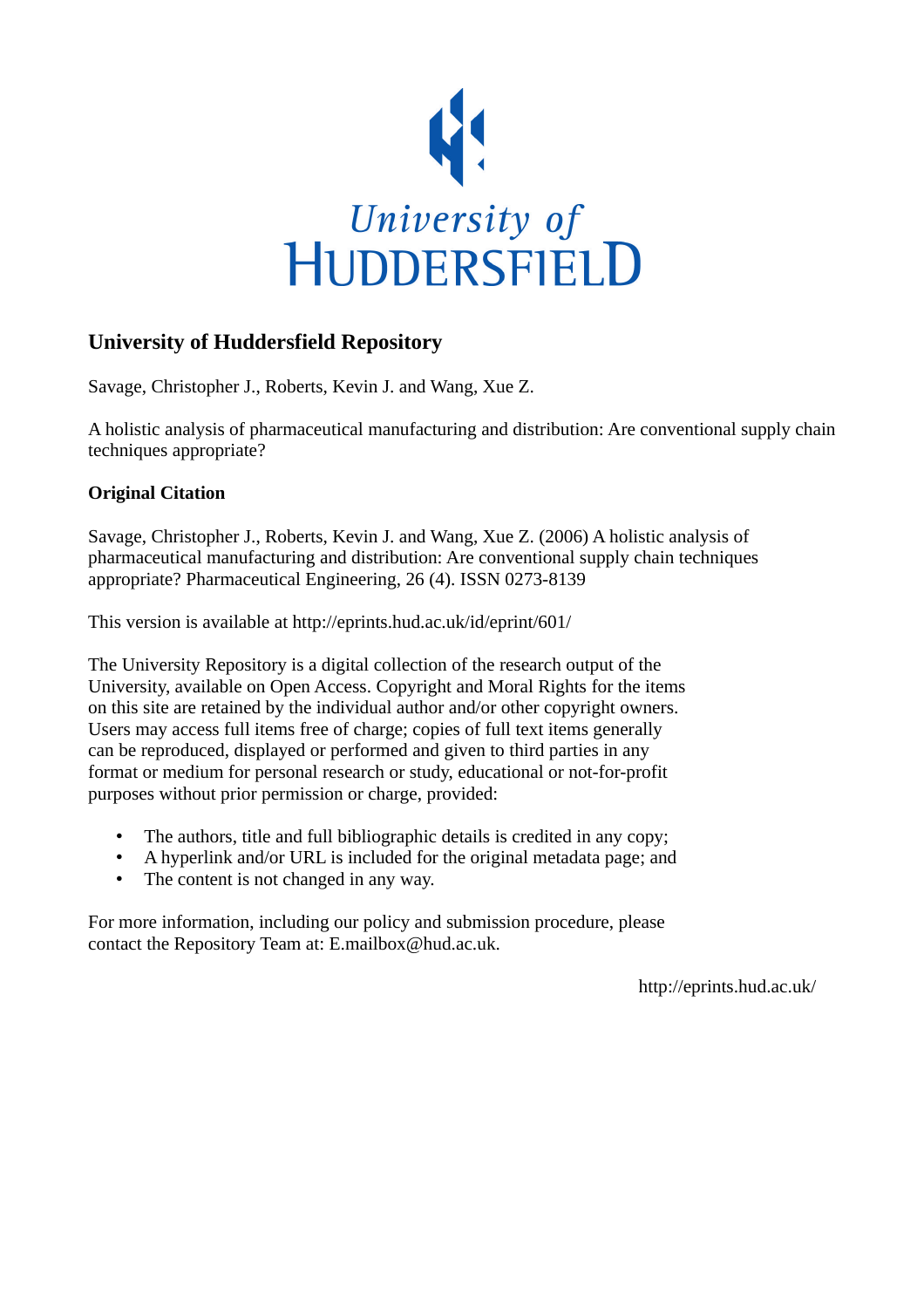**Reprinted from PHARMACEUTICAL ENGINEERING® The Official Magazine of ISPE July/August 2006, Vol. 26 No. 4**

> **This article evaluates the post-discovery supply chain to determine whether it can be evaluated by conventional analytical methods and improved by the application of supply chain techniques. It considers the impact of factors, including changes in legislation and drug delivery methods.**

# **A Holistic Analysis of Pharmaceutical Manufacturing and Distribution: Are Conventional Supply Chain Techniques Appropriate?**

by Christopher J. Savage, Kevin J. Roberts, and Xue Z. Wang

#### **Introduction**

**THEODICTION**<br>
The pharmaceutical industry operates<br>
globally, generates a massive amount<br>
of revenue (Table A) and affects almost<br>
everyone in the developed world. Drug<br>
treatment is the most common form of he pharmaceutical industry operates globally, generates a massive amount of revenue (Table A) and affects almost everyone in the developed world. Drug healthcare intervention and represents the highest non-staff revenue cost in the UK's National Health Service (NHS) with estimates suggesting that 70% of the UK population are taking medication on any given day.11 The industry traditionally enjoys high profits with finished product margins as high as 30%, notionally justified by the high R&D, drug development, and marketing costs estimated at US \$800 million to US \$1 billion per marketed Stock Keeping Unit (SKU).10

Recently, these profits have come under increasing scrutiny as a result of government

| <b>Country</b>        | <b>US\$ billions</b> |
|-----------------------|----------------------|
| <b>United States</b>  | 177.40               |
| Canada                | 10.43                |
| Germany               | 25.70                |
| Italy                 | 14.50                |
| <b>France</b>         | 21.70                |
| <b>United Kingdom</b> | 15.70                |
| <b>Spain</b>          | 10.60                |
| Japan                 | 59.00                |
| <b>Mexico</b>         | 6.60                 |
| <b>Brazil</b>         | 5.30                 |
| Argentina             | 1.80                 |
| Total                 | 348.73               |

policies, generic competition, and wholesaler objectives. Logistics costs, as a percentage of sales revenue, tend to be lower than in other industries due to the high value of the goods.2 Nevertheless, pharmaceutical companies are becoming more

interested in optimizing their supply chains to save costs and perhaps, more significantly, gain competitive advantage. This article focuses on adopting a holistic approach in order to try to identify problems that hinder optimization of the supply chain through a collaborative project involving the *Institute of Particle Science and Engineering* of the University of Leeds and the *Division of Transport and Logistics* of the University of Huddersfield. Data was collected through discussions and workshop sessions with a number of key UK pharmaceutical production companies as well as pharmacists from the UK, New Zealand, and the USA. The work summarized in this article provides the foundation for a larger project by examining the basic premise and potential future approaches.

#### **Pharmaceutical Supply Chains: A Divided Structure**

Overall, the pharmaceutical industry can be broadly divided into two market segments; ethical (prescription) and "over the counter" products. This work focused on the ethical segment, where two distinct supply chain components can be clearly identified, i.e., the pre-production (Discovery) chain and the post-development (Production) chain. Both components, while clearly different in their content and magnitude, form significant parts of the overall process responsible for converting an initial idea from discovery into a usable drug and delivering it to the patient (or rather to the retailer or dispensing pharmacist). These two components intertwine to form a lengthy and complex supply chain that

Table A. Retail pharmacy sales, 12 months to March 2005.4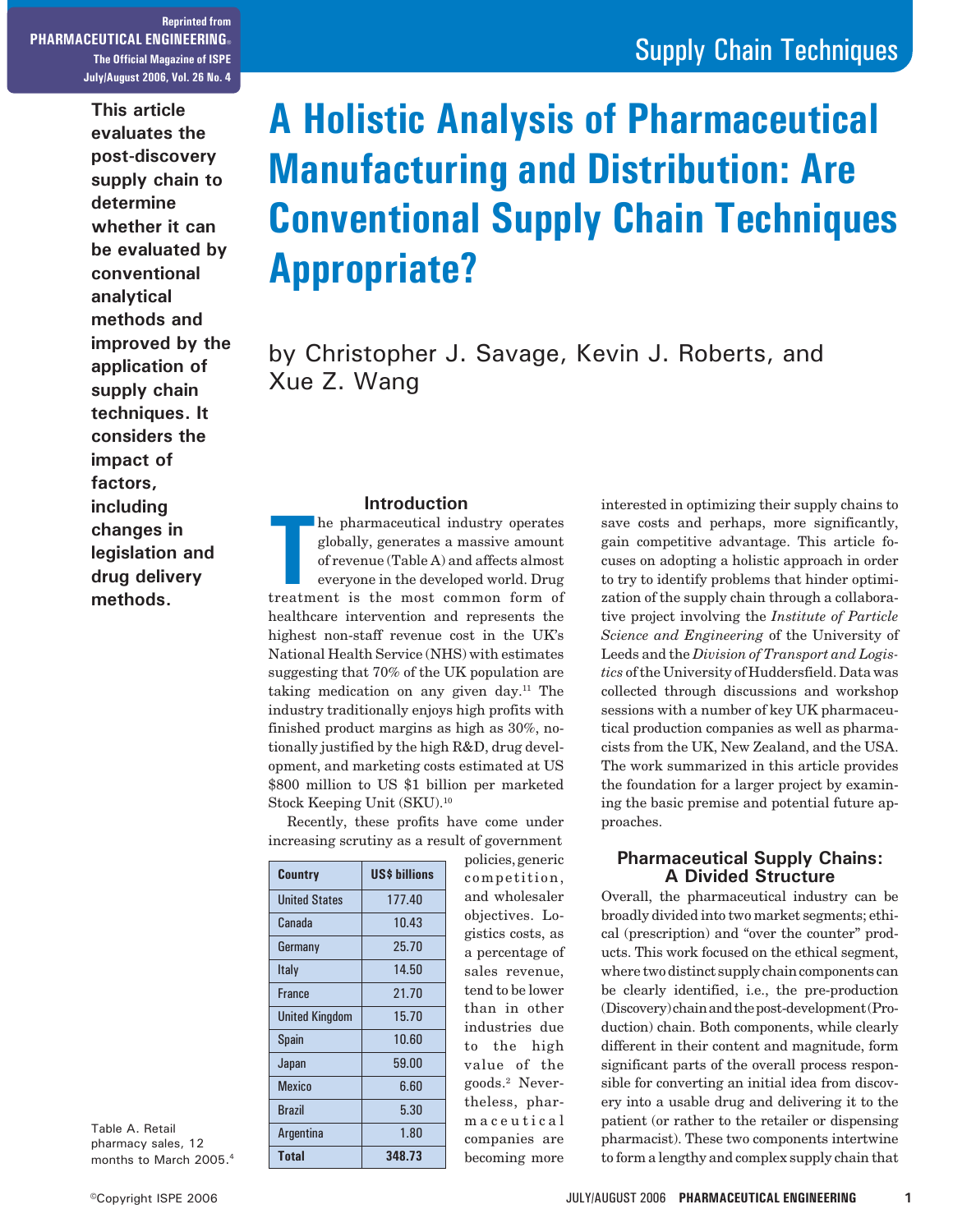is difficult to consider holistically and can lead to a protracted "time to market" for the resultant product. In addition, the overall process could offer significant scope for improved efficiency and enhanced product profitability.

In the pre-production (Discovery) chain, the process of discovering and developing a compound to produce an ethical drug in an approved format to be used by the patient (Figure 1), can take as long as 15 years although a seven year development/approval time has been achieved for some markets. As product filing usually takes place five years into the development cycle, this leaves only 10 years from the 20 year patent protection limit for the company responsible for the research to enjoy "unshared" benefit of their discovery.

As the diagram shows, for each drug successfully approved, millions of potential compounds may be screened. Then typically, of those that enter the clinical stage, only one in 10 is eventually marketed. Further failures can occur after a product is launched, e.g., when longer term side effects become apparent. This can incur major expense or delay for reformulation/approval or in the worst case the abandonment of many years' work/cost. All of these trial products have high R&D costs that must be borne by those that are

brought successfully to market. Drug development also is made more difficult by the ever-increasing complexity of molecules required in drug compound formulation, which works against the need for a quicker route to market. In the post-development (production) chain, the more conventional procurement, production, delivery supply chain can range from nine to 24 months depending on the drug product form and the associated manufacturing complexity.

Overall, there may be scope for time reduction in both of these supply chain components with the concomitant potential for significant cost savings and possibly earlier relief from sickness or even prevention of death. Although both are important, this article will concentrate on the more conventional, post-development supply chain. As this project develops, a parallel article will address the drug discovery chain itself leading to integration of the two components with the aim to examine their design interdependence and give an holistic view.

#### **Methodology**

Initial work has concentrated on gathering data on specific as well as generalized pharmaceutical supply chains in order to



Figure 1. Schematic representation of the timescale for drug development to the marketplace with drug filing after five years into a 15 year drug development cycle.3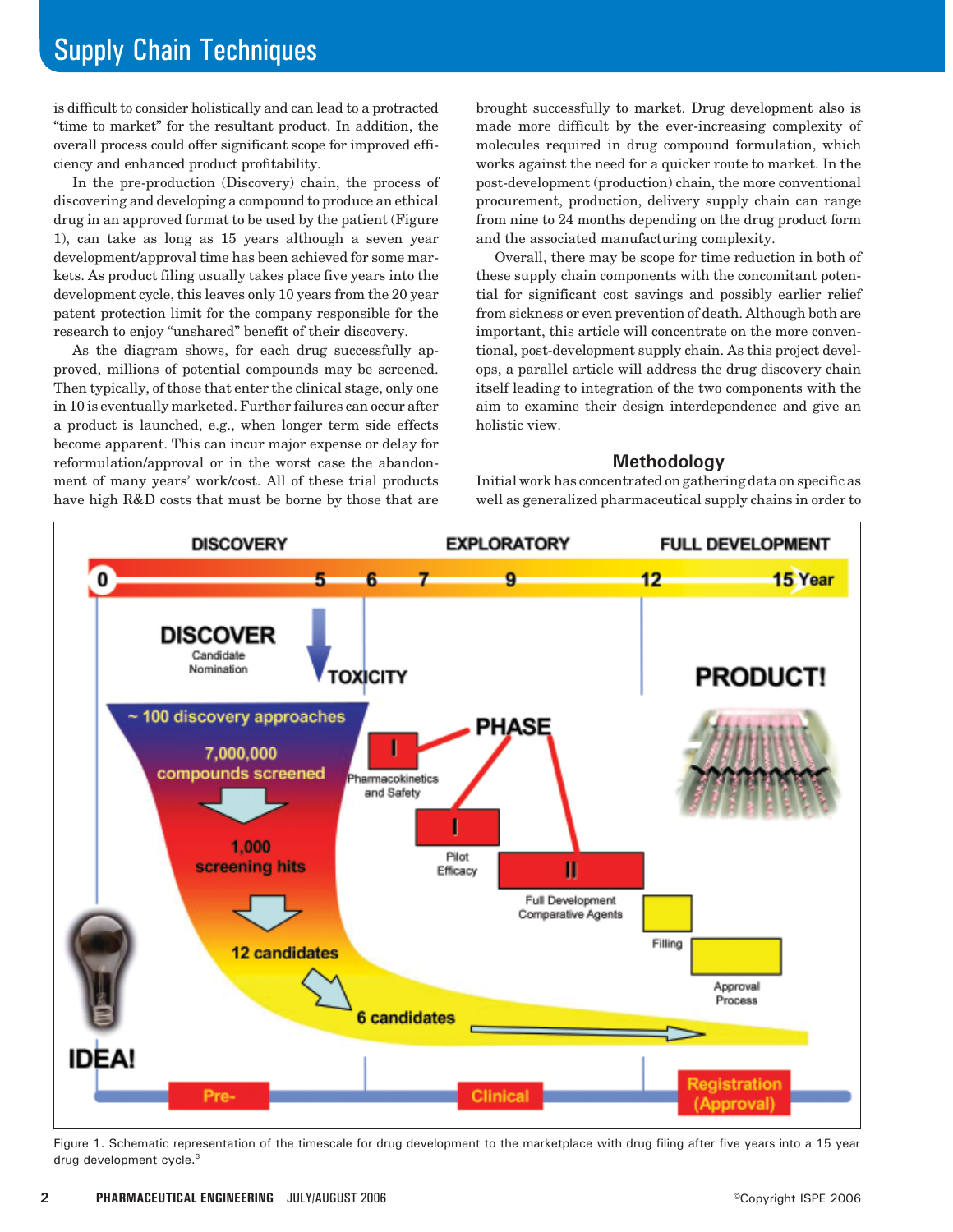determine whether conventional logistics analysis techniques and tools can be used to evaluate them and by doing so, identify the critical points for further, more detailed investigation. In addition, an evaluation has been made as to whether manufacturers of similar products structure their supply chains and respond to challenges in a similar manner. The method adopted was to gather data from a series of face to face interviews and brainstorming workshop sessions, and by telephone and e-mail with a sample population of manufacturers, intermediaries, and dispensing pharmacists. The output from these $^{11}$  was then combined, compared, and analyzed.

#### **Results and Discussion** *An Examination of the Post-Development Supply Chain*

The first task was to try to determine whether pharmaceutical supply chains are "different" to such an extent that conventional techniques cannot be used. The initial response from the group of interviewees was usually that "pharmaceuticals are different; they cannot be treated as normal commodities." The most frequently stated reasons for this were the high cost and long duration for the R&D process and the possible impact on life should a drug not be available on time.

There was also a commonly held belief that the production cycle time is very short and highly reactive, a view that would be contested by many supply chain professionals from other fields. When challenged over these statements, their promulgators were unable to substantiate them convincingly. This suggests that they are perceptions rather than facts and that pharmaceutical supply chains could be modelled and optimized like any other. If one concludes that a pharmaceutical supply chain may be treated in a conventional manner, it is nevertheless important to acknowledge some factors that do make it more difficult to change existing methods or at least to do so "quickly." These include:

- a high degree of regulation at all stages of manufacture and distribution, this is arguably greater than any other industrial sector (including the aeronautical industry)
- In the case of ethical (prescribed) medicines, one must be aware that in most cases, the end user (patient) does not choose the product, and that although the patient makes a contribution (e.g., prescription charge), it is the government of the country concerned that is the main financial customer.<sup>14</sup>
- complexity of regulatory environment where for example, changing any manufacturing facility, even something as apparently simple as a packaging site, will require multiple approvals for each SKU for each sales territory. This can take different lengths of time for the same product, e.g., Europe three months, Middle East three years
- the complex extended supply chain with its simultaneous, interwoven discovery, and production components

• supply chain integrity, i.e., a reflection of "life impact" view mentioned above, but not an insurmountable one

The combination of these features may apply significant constraints on strategic supply chain development, often exacerbated by "within company" conflict of interest (e.g., R&D or marketing vs. manufacturing) over issues such as standardization. Similar difficulties result from the proliferation of drug and packaging variants, which some writers ascribe to pharmaceutical companies' desire to differentiate themselves.5 It is acknowledged that proliferation takes place, but the apportionment of "blame" is disputed by the industry feeling that is frequently caused by customer and/or legal demands and not the manufacturer's whim.

A number of examples have been cited in support of the above view, notably:

**Country specific regulations** which are very explicit and often subtly different, e.g., packaging has to have details of the product licence holder printed on each inner carton and some regulations require that the foil portion of a blister pack covering each tablet or capsule has a small red box with warnings printed on it.

**Fraud prevention** where manufacturers may create artificial differences in the physical product to identify it with a specific country, e.g., GSK produce HIV drugs and sell them into African countries on a marginal cost basis. The difference between that price and the selling price in (say) the UK is so great that it is worthwhile for unscrupulous people to buy the tablets in Africa manually open them and repack the product in blister packs or jars for reselling. To prevent this, "Africa specific" SKUs of a different color to mainstream ones are produced. This is similar to the counterfeiting problem discussed by Lewis.2

**Personalization** where conventional dosages are calculated to give the statistical "best fit." This may produce a tablet of 50mgs when the patients need is for 25 or 45mgs. Modern thinking suggests that the correct dosage should be available on an individual basis (without cutting tablets). In due course, the medical practitioner may be able to prescribe an exact dose to match the patient genotype and metabolism. This will require significant legislative changes, but should be possible in the UK within 20 years and will clearly have significant implications for pharmaceutical supply chains.

The above suggests that, while pharmaceutical supply chains can be broadly regarded as "conventional" in terms of their potential for evaluation, there are indications that special circumstances may modify the way in which such tools are applied to develop workable operational solutions.

#### *Application of "Tools" to Pharmaceutical Supply Chains*

During discussions, most of the population agreed that the application of supply chain tools was possible, but research to date has failed to uncover much noteworthy, documented, supporting evidence. One published example is the case of Boehringer Ingelheim's Roxane Laboratories (Columbus, Ohio) where a Supply Chain Operations Reference Model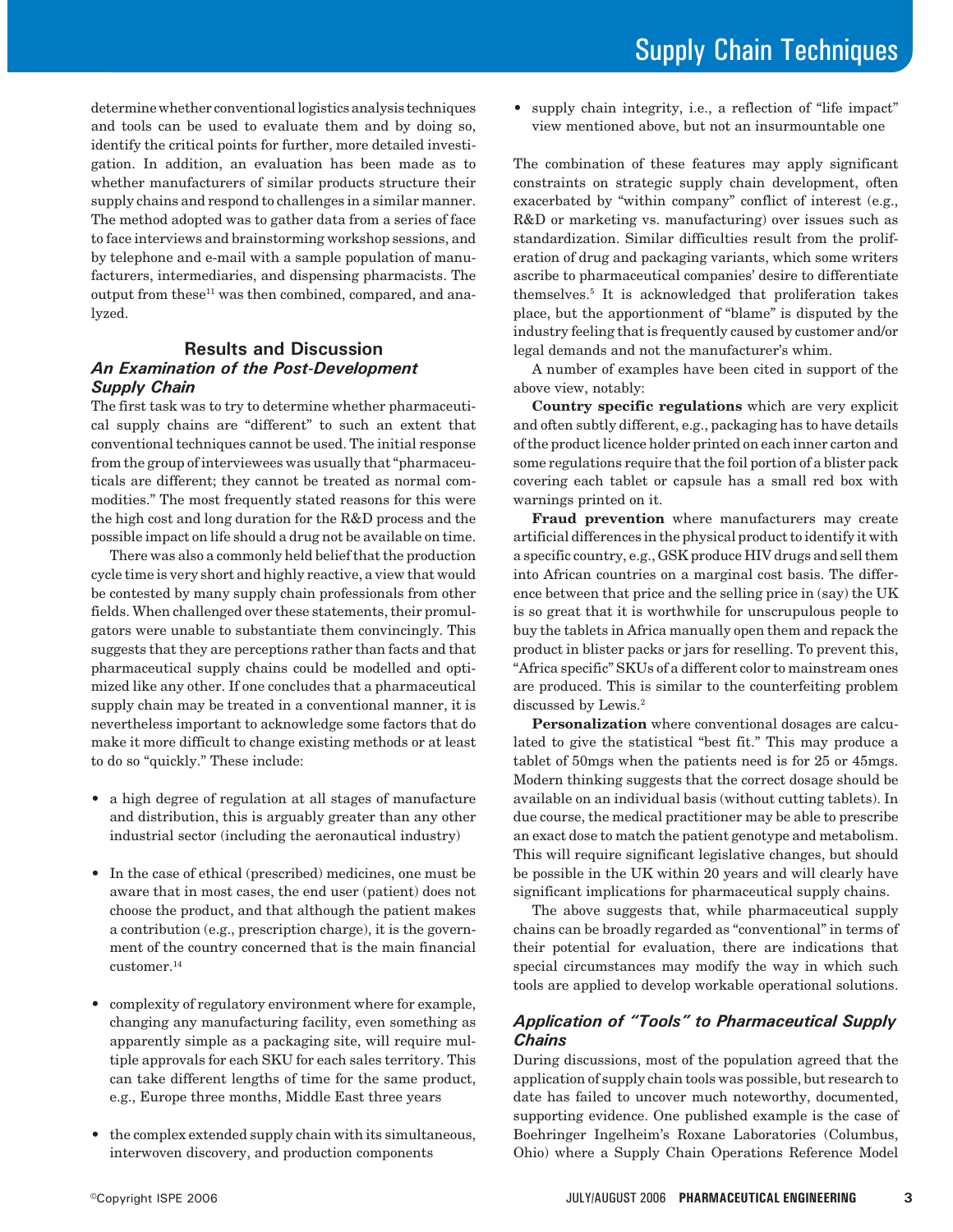

Figure 2. Schematic representation of a generic ethical pharmaceutical manufacturing network.

(SCOR) was said to be used in conjunction with a system of benchmarks to improve customer service level and improve inventory turn by  $44\%.$ <sup>8</sup>

The apparent lack of evidence may not be significant as such work is regarded as highly commercially sensitive, often kept "in house" and not published. Therefore, as the contributors were not able to provide conclusive confirmation, it was decided to seek corroboration by treating the use of a particular logistics technique within the supply chains of contributors' companies as an "indicator." In order to decide which indicator might be appropriate, it is necessary to understand the nature of modern pharmaceutical supply chains, their structure, and what drives them. There are many variants even within a given company; therefore to make a selection and illustrate the reasons for the choice, the artificial "generic" shown in Figure 2 has been derived from discussions/ correspondence with members of the sample group.

Examination of the typical network structure used by a generic ethical manufacturer, e.g., for the production of tablets and capsules, reveals that three major "stages" or "levels" in the production process or network are clearly recognized.

#### *Primary Stage*

This concerns the manufacture of the Active Pharmaceutical Ingredient (API). It is technology driven, usually taking place in "focused factories" that tend to operate globally, producing material for many countries and is often outsourced  $\sim$  frequently dual sourced. The processes are multi-staged, usually with stages occurring on different sites depending on the APIs concerned. Process control is often weak, which combined with scheduling issues, leads to proliferation of safety stock, poor asset utilization, and high levels of Work In Progress (WIP) capital.

#### *Secondary Stage*

This is where the intermediate formulation processes such as blending, granulation, drying, compaction, and coating leading up to and including the production of the "tablet" take place. These factories also may be considered as focused in that they tend to specialize by physical product type, e.g., sterile, topical, tablet, or capsule. The preferred location would be physically near to the market to serve regions consisting of one or more countries that are close to one another, but this may be overridden by political and/or economic factors. Units tend to be global, where the technology is *difficult,* but regional where the technology is *less critical* or *well established*. Products may be moved from global to regional factories as they mature (i.e., later in their life cycle) or when some specific "local formulation variants" can be produced. Localized secondary manufacture may tend to increase should personalized prescribing become a reality.

#### *Tertiary Stage*

This is where packaging takes place and is divided into three significant component types each of which may entail different manufacturing sub-stages, including:

• Drug product environment, i.e., packaging closest to the tablet (the blister pack or bottle) which is often critical as it provides immediate protection for the product and helps maintain its stability.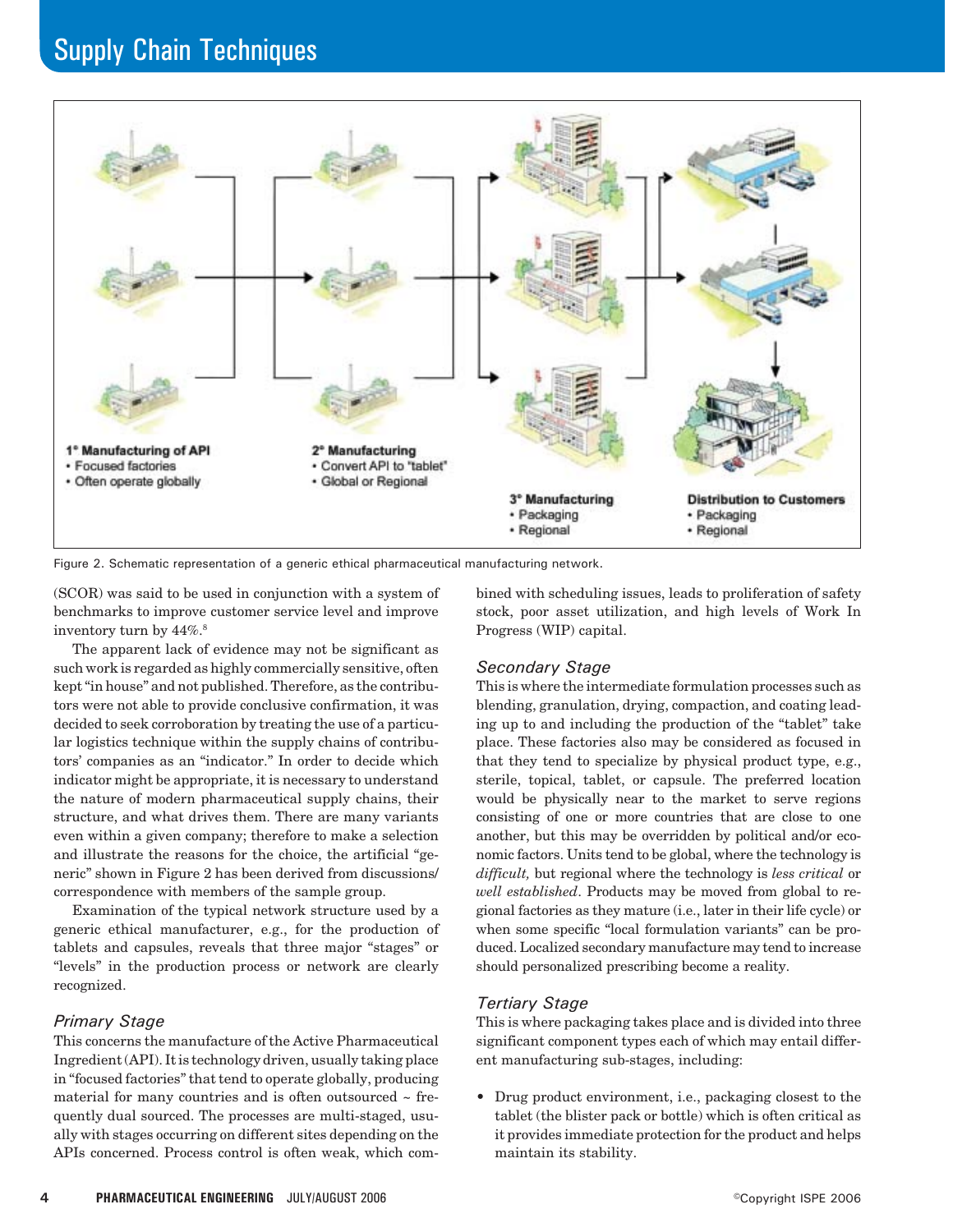- Drug packaging, i.e., the carton that holds the blister packs or bottle together with the associated leaflet.
- Product identification, i.e., printing or labeling of a carton with specific information such as date, price, and license holder. It is also where customer (retailer) specific additions are made, e.g., the addition of Radio Frequency Identification (RFID) tags to packs.

In general terms, the shape of the bigger companies' networks are influenced by the principle of continuous improvement and a continual tension between the desire to have common global supply and the need to satisfy specific local needs. Networks are evolving and simplifying by reducing the number of nodes, e.g., GSK reduced from 120 manufacturing sites worldwide four years ago to current 80 (as of May 2005).

The traditional manufacturing approach has been that of a "push" of production against forecast. This is changing and companies are moving towards more "leagile" networks where lean and agile paradigms are combined within a total supply chain strategy to respond to volatile demand downstream while providing level scheduling upstream.9 This is usually accomplished by means of a de-coupling point so that the later (secondary and tertiary manufacturing stages) are made to order (pull) while the primary (API) manufacture is effected via a controlled push to meet forecast. This push process is often managed using Kanban. The latter is a Japanese term used to signal a cycle of replenishment for production and materials to maintain an orderly and efficient flow of materials throughout the manufacturing process with low inventory and work in process. The key to successful "leagility" may be said to be "decoupling" the supply chain by making use of postponement where possible.<sup>13</sup> Although postponement has been proposed as a logistics and manufacturing concept for a long time,<sup>1</sup> and its use has led to improved supply chain performance,<sup>15</sup> its use in the ethical pharmaceutical area is less and documented. Therefore, the use of postponement was selected as a specific indicator of the application of a conventional logistics tool to pharmaceutical supply chains.

### *Current Application of Postponement in Current Pharmaceutical Supply Chains*

When asked about the concept of postponement (or late stage customization as it is sometimes referred to in the industry), the response was often positive but varied. The degree to which it has been adopted or is perceived to be able to be used differed greatly across countries and companies as well as within them. The restriction often cited was legislation, but it appears that the degrees of inventiveness and/or risktaking that management were prepared to utilize were also major factors.

The following responses to the question "Do you use postponement?" give an indication of the range of reaction:

- **Very positive:** we are trying to make as much use of postponement as possible to decouple the supply chain, reduce stock holding/costs, while maintaining/improving customer service.
- **Positive (conditional):** the simple answer is yes, we would like to meet specific customer needs as late in the supply chain as possible because we would consider that there is more mileage in demand driven supply. It is easily dismissed and while patient specific supplies, personalized medicines or 'lot size 1' are often discussed as concepts, the traditional methods of manufacture (big, push driven, batch sizes) are often used to block changes.
- **Neutral (or confused?):** there are two basic inventory management approaches more pharmaceutical companies are moving toward to demand forecasting.
- **Negative:** "this might happen somewhere in industry, but I doubt it."

To seek clarification, more positive respondents were asked to give some examples of postponement as used in their company. The following is a sample of the responses:

- **Common cartons:** facilitated by attaching the leaflet to the outside of the carton rather than inserting it.
- **White box printing technology:** by using high quality, limited color printing, "vanilla" cartons can be used for a number of lower demand countries.
- **Blister pack customization:** is possible using "on-line" foil printing, but is much more difficult due to technical issues, country specific variations, and the associated cost. It is probable that pre-printed foils will continue to be preferred, and that manufacturers will concentrate on developing packaging lines with faster changeover times. Thus, trading-off line-operating speed (less important as batch sizes reduce) against set up/changeover time (becoming more important as batch sizes become smaller and changeovers more frequent)
- **Two stage packing:** one factory would pack bulk blister strips or bottles of tablets/capsules. These would be printed only with common data, such as the brand, generic name, strength, batch number, expiry date. This factory could utilize efficient high speed packaging equipment as it would be packing for several markets. At a later date, the same factory (or a different one) would complete the packaging by printing any market specific data onto the pack using on line printing equipment and would add a market specific leaflet to the pack. Typically, these packaging runs would be smaller and utilize semi-automated equipment – again this is "under development."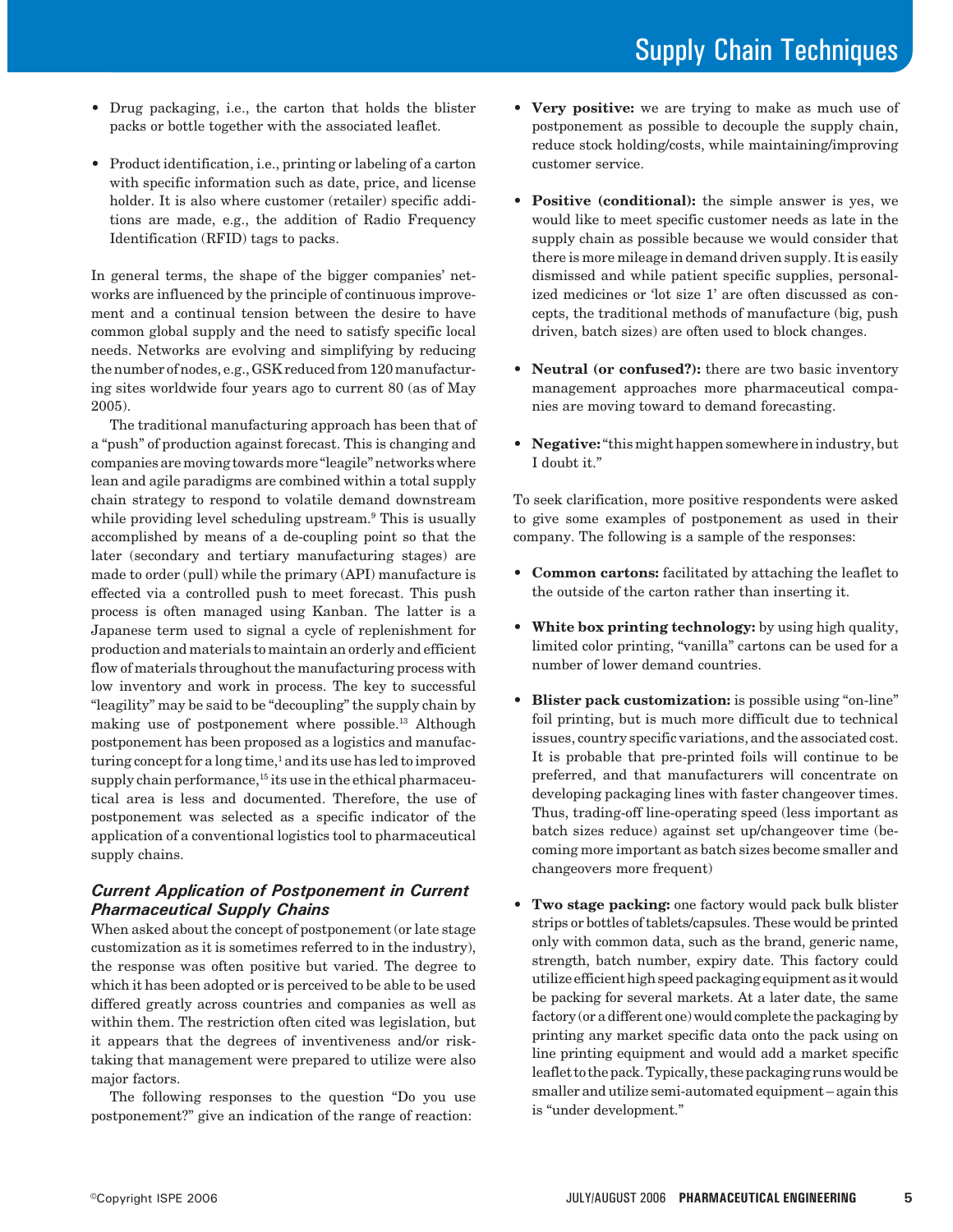#### *Future Scope for Application of Postponement in Pharmaceutical Supply Chains*

It must be noted that most examples given above are of possibilities or developments rather than "current practice." Therefore, respondents were asked what their views of the future scope for postponement were and whether they were aware of any likely constraints.

#### *Technology Developments*

There are a number of technology developments that will have a significant impact on the supply chain and could lead to a need for decoupling much closer to the end-user. For example, the possibility of remote prescribing by medical or nursing practitioners via internet or sophisticated computer enabled telephones. In addition, developments in knowledge based systems combined with the availability of genotype and complimentary information will enable greater tailoring of drugs, and combined with the above technology, will permit remote diagnosis and prescribing. Note, currently, all new UK-issued prescriptions (excluding repeat prescriptions) should be issued "face to face." Although not yet legal in the UK, the use of such approaches would enable patient specific prescriptions to be sent directly to the dispensing pharmacists who are already assuming a greater role in the management of drug treatment. This would have a significant impact on the supply chain and could even lead to in-pharmacy formulation. In general larger companies will listen to customer requirements and try to meet them where appropriate. Specific requirements may increase supply chain complexity so they need to be evaluated (usually against a two-year development/approval horizon) to decide if they add sufficient value.

#### *Inventory Policy*

This factor may be seen to override postponement benefits for which a number of key reasons emerged. First, medical criticality, i.e., the failure of drug availability, could cause patient harm and damage to the company's image. Second, the balance of business financial risk reflecting the fact that the cost of the API is frequently much less than 25% of the final price and so the risk of revenue loss through failure to supply, a "stock out" situation, is perceived as outweighing the cost of stockholding. Finally, there is a clear need to maintain safety stocks:

- Normal: to cover minor "blips" and irregularities in production or the supply chain
- Strategic: to cover a major disaster such as a factory fire or raw material supplier failure

#### *Parallel Importing Issues*

Common pricing across Europe does not apply to pharmaceutical products; which means that customers may import at lower prices from non-manufacturing countries, which, in turn, frustrates the manufacturer's inventory stock holding, production, and packaging plans making postponement more difficult.

### *Drug Delivery Change Constraints*

Most companies are aware of the possibility (probability) of changes in methods of drug delivery (i.e., moving away from tablets); therefore, current supply chains could become obsolete in time. This means that any significant change to the supply chain has to be assessed for potential advantages against a possible relatively short time-frame (say 10 years?). Active companies are conducting research into methods to suit alternatives. This is ongoing, but confidential.

### **Conclusions and Forward Look**

The observations discussed in this article are from a small, sample population intended as a pilot for the extended project. Any findings based on them will require confirmation, but they do suggest that conventional supply chain analysis methods can be used to evaluate ethical pharmaceutical chains with a view to moving them toward optimum performance, despite perceptions of "difference." There are factors that may restrict developments based on such evaluations and there are also valid differences between countries due to legislative and valid cultural issues. Additionally, there seems to be a general move from the traditional "push" operations to more of a demand-led market-pull response model often leading to attempts to decouple the supply chain to create "leagility." Some companies are aware of shortcomings in their supply chains and are actively trying to improve them, and of these, some understand and already try to use techniques such as postponement. There is a clear awareness of possible developments in alternative methods of prescription and of drug administration that both stimulate and restrict willingness to invest in supply chain development. However, the innate conservatism of the drug companies causes apparently unnecessary proliferation of inventory to avoid stocking out and being "beaten to a market" even though such stock can and does degrade over time. Overall, differences between the manufacturing companies suggest that analysis to date requires development. Further, conclusions on the feasibility of the "holistic approach" can only be safely drawn when the above findings on the "Post-Development" supply chain are combined with the output from similar and related studies on the "Discovery Chain" component.

For the future, it will be important to investigate the scope for applying supply chain strategic philosophy in an integrated manner covering both up and down stream process sectors to bring efficiency to the whole discovery and production supply chain. It also may be useful to compare pharmaceutical supply chains with those of commercial products with a high Intellectual Property Rights (IPR) product such as the semi-conductor industry. The first steps in this process should be to map in detail a significant number of supply chains for similar products in different companies. These can then be used as a basis for more detailed analysis and comparison including determining a method of measuring the effectiveness of these chains, as well as the impact of any changes that might be suggested. The present work looked at ethical products that are in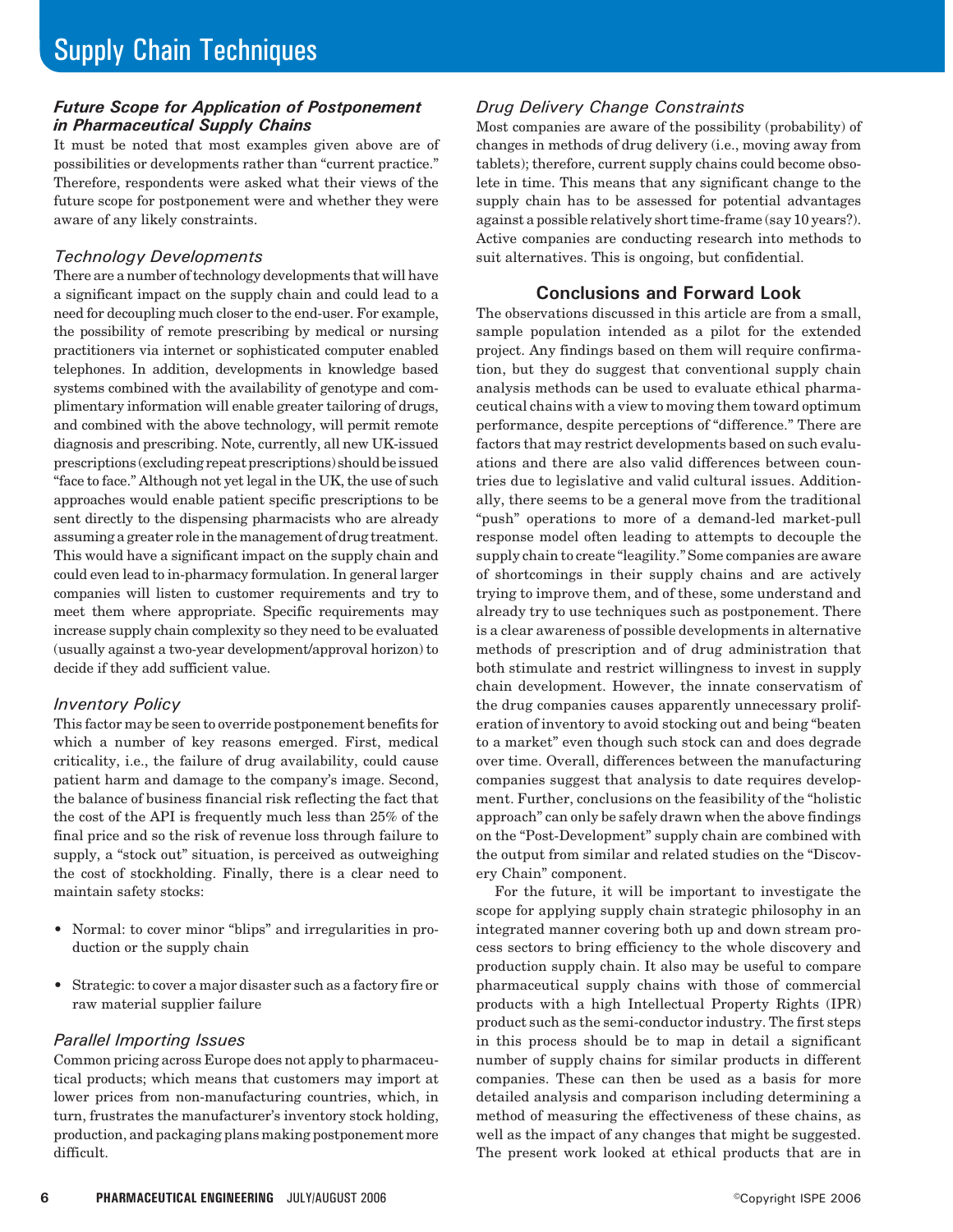patent. In the future, once a viable methodology has been established, it would be interesting and useful to look at other aspects such as:

- ethical products in different stages of their life cycle (e.g., after patent expires)
- generic ethical products
- non-prescription pharmaceutical products (e.g., aspirin). Interestingly, these are often subject to more frequent changes in pack style, etc., than ethical products. They are subject to less stringent regulations, but all changes still need approval.
- the downstream part of the delivery chain, including the role of wholesalers, hospitals, and governments
- what impact alternative drug delivery methods (e.g., patches, inhalation, parenteral) would have on supply chain design
- the potential for remote and "personalized" prescribing, especially following individual genomic profiling
- how the design of individual supply chains could be influenced by and/or influence the drug development process

#### **References**

- 1. Alderson, W., Marketing Efficiency and the Principle of Postponement, Cost and Profit Outlook, 3. (1950).
- 2. Data Monitor, Pharmaceutical Market Overview: Pharmaceutical Logistics. Published 04/2002.
- 3. Roberts, K. J., Undergraduate lecture notes for the MEng degree in Pharmaceutical Engineering, developed in collaboration with AstraZeneca, GSK, and Pfizer at the University of Leeds, UK. (2004).
- 4. IMS, from http://open.imshealth.com/webshop2/ dept.asp?dept\_id=3 accessed 06/06/2005.
- 5. Lewes, C., "A Bitter Pill," *Logistics Europe,* October 1999.
- 6. Lewes, C., "Countering Counterfeiting," *Logistics Europe,* January/February 2005.
- 7. McCann, C., An investigation into postponement at the packaging stage of pharmaceutical manufacture and the effects on inventory levels and customer service, Final year research project: Division of Transport and Logistics, Huddersfield. (2005).
- 8. Mellody, J.P., Pharmaceutical Giant SCORs with Winning Supply Chain Initiative. In IOMA's Report on Inventory Reduction. (1999).
- 9. Naylor, J.B., M.M. Naim, and D. Berry, "Leagility: Integrating the Lean and Agile Manufacturing Paradigm in the Total Supply Chain," MASTS working paper No. 47. (1997).
- 10. Samanya, J., Optimisation of the Pharmaceutical Supply Chain by Investigating the Drug Pre-Production (Drug Development) Process, Final year research project: Institute of Particle Science and Engineering, Leeds. (2005).
- 11. Savage, C. J., C. McCann, K.J. Roberts, X.Z. Wang, and J. Samanya, Proceedings of the Logistics Research Network Annual Conference: International Logistics and Supply Chain Management, Plymouth, UK, ISBN number 1- 9004564-13-5, pp. 415-422. (2005).
- 12. Shah, N., "Pharmaceutical Supply Chains: Key Issues

and Strategies for Optimisation," In Proceedings of fourth international conference on foundations of computeraided process operations. (2003).

- 13. Van Hoek, R., "The Thesis of Leagility Revisited," International Journal of Agile Management Systems. (2000).
- 14. Whewell, R., Quoted in Analysis: Pharmaceuticals, Vol. 2, No. 3, p. 196. (1999).
- 15. Yang, B. and N. Burns, "Implications of Postponement for the Supply Chain," *International Journal of Prod. Res.,* Vol. 41, No. 9, p. 2075. (2003).

#### **Acknowledgments**

The work outlined in the article was originally stimulated via an industrial secondment of Kevin Roberts to AstraZeneca as part of the Royal Academy of Engineering's Industrial Fellowship Scheme whose support is gratefully acknowledged. We also would like to gratefully acknowledge Drs. Mark Hindley (AstraZeneca), Paul Wregglesworth (AstraZeneca), Mark Philips (GSK), David Pavey, Pharmacist/Consultant (New Zealand), and Barbara Kelly (RBI) - for helpful discussions and Claire McCann and Jennifer Samaya for the help in data collection.



### **About the Authors**

**Christopher J. Savage** is the Course Leader for the undergraduate suite of pathways offered in Transport and Logistics by the School of Applied Sciences at the University of Huddersfield, which he joined after 30 years in industry. Current research interests include; investigating the potential of AIDC devices in supply chain development, the

synergy obtained by the integration of low cost information technologies within third party logistics providers together with the development of global supply chains, and their impact on the countries and players within them.

Transport & Logistics Research Unit, University of Huddersfield, Queensgate, Huddersfield, West Yorkshire HD1 3DH



**Kevin J. Roberts** is Brotherton Professor of Chemical Engineering in the Institute of Particle Science and Engineering, School of Process Environmental and Materials Engineering at the University of Leeds. He was recently seconded to AstraZeneca as a Royal Academy of Engineering Industrial Fellow and has been working with AstraZeneca,

GSK, and Pfizer on the development of a new degree in Pharmaceutical Engineering at Leeds. His research work is in the area of crystal science and engineering directed to meet the needs of the pharmaceuticals, specialities, fine chemicals, and nutritional products sectors. A particular focus is on the use of Process Analytical Technology (PAT), and molecular and systems modelling techniques for reactor monitoring and control associated with the optimization and scale-up of pharmaceutical manufacturing processes.